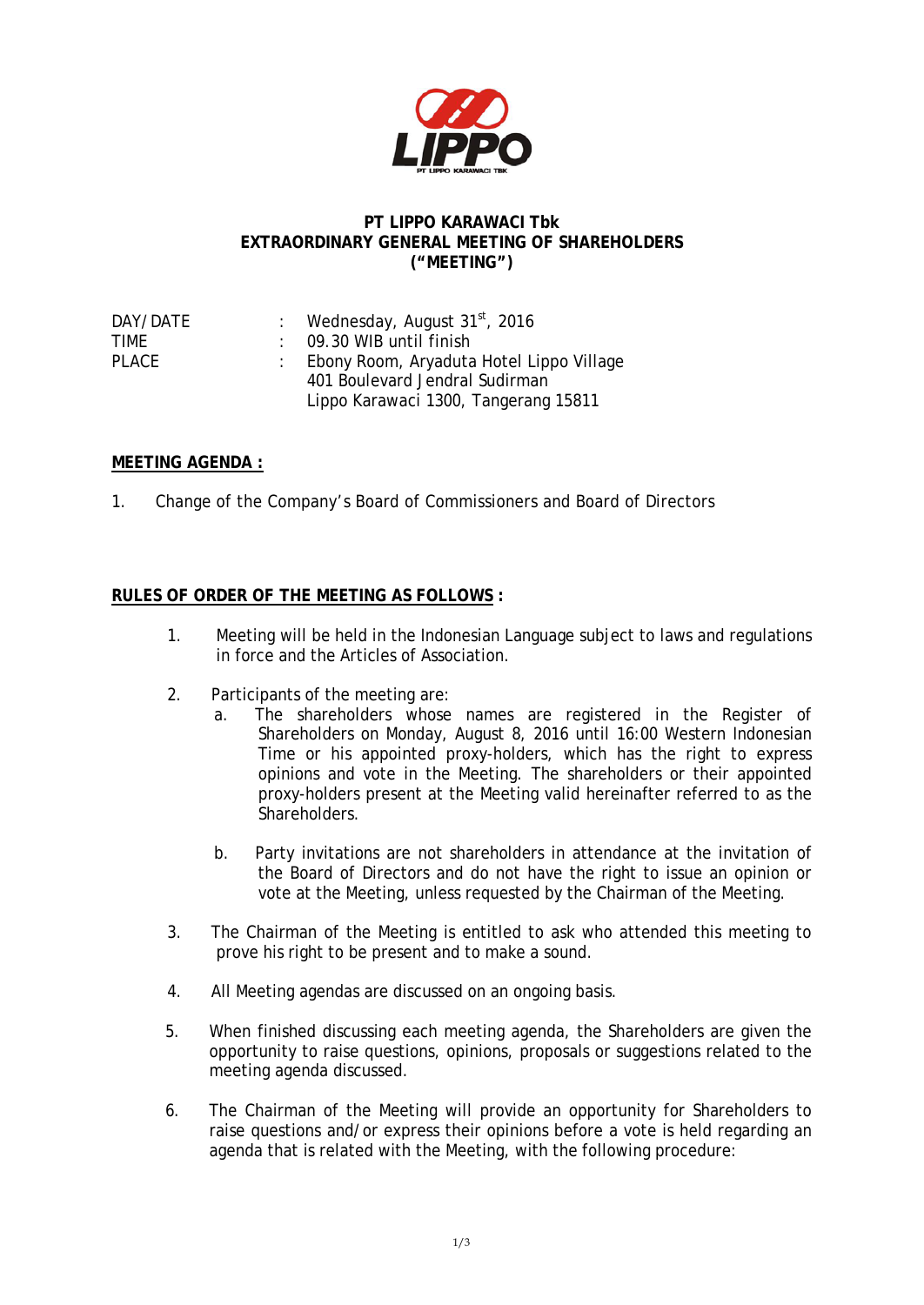- a) Shareholders who wish to submit questions and / or express his opinion to raise their hand so that the officer can give Enquiry Form. On the form must include the names, addresses, job title, company name represents the number of shares owned or represented, as well as any questions or opinions. Sheets will be taken by the official inquiry and submitted to the Chairman of the Meeting.
- b) Then, the Chairman of the Meeting will provide answers or responses one by one to the questions posed by the relevant Shareholders Meeting agenda is concerned, the Chairman of the Meeting may request assistance from members of the Board of Directors or any other party to answer questions posed.
- 7. For each meeting agenda, meeting participants were given the opportunity to do a question and answer within 10 minutes and can be extended if deemed necessary by the Chairman of the Meeting.
- 8. Decision-making will be done after all the questions are answered is completed and/or after the question and answer period is completed.
- 9. The decision will be taken based on consultation and consensus. If no agreement is reached, the decision will be taken through voting.
- 10. The voting is done by raising hands with the following procedure:
	- a. Each share entitles its holder to issue 1 (one) vote. If a Shareholder has more than 1 (one) share, then he is only required to provide a sound one (1) time and a voice that represents all the shares owned or represented.
	- b. For the whole agenda, legitimate decision is taken by polling the affirmative vote of more than 1/2 (one half) of the total valid votes cast at the Meeting.

The voting will be done as follows:

- (1) those who voted against were asked to raise their hands;
- (2) those that voted for abstention (blank votes) asked to raise their hands; and
- (3) those who do not raise their hands are considered to agree with the proposal submitted.
- c. Abstention is considered a sound similar to the sound that is issued by the majority of Shareholders.
- d. Invalid votes are considered non-existent and not counted in determining the number of votes cast at the Meeting.
- e. Proxy-holders appointed by the shareholders who are authorized to vote abstained or voted against or any sound. However, when at the time of decision making by the Meeting Leader the proxy-holders do not raise their hands to vote abstained or voted against, then they deemed approved all proposals submitted.
- 11. If there is a meeting participant who left the room at the time of the vote, then the concerned deemed approved all the decisions that have been taken.
- 12. If there are shareholders who came after registration was closed and the number of attendance of shareholders has been reported to the Notary, then shareholders will still be allowed to attend the Meeting but not allowed to ask questions and voice is not be calculated.